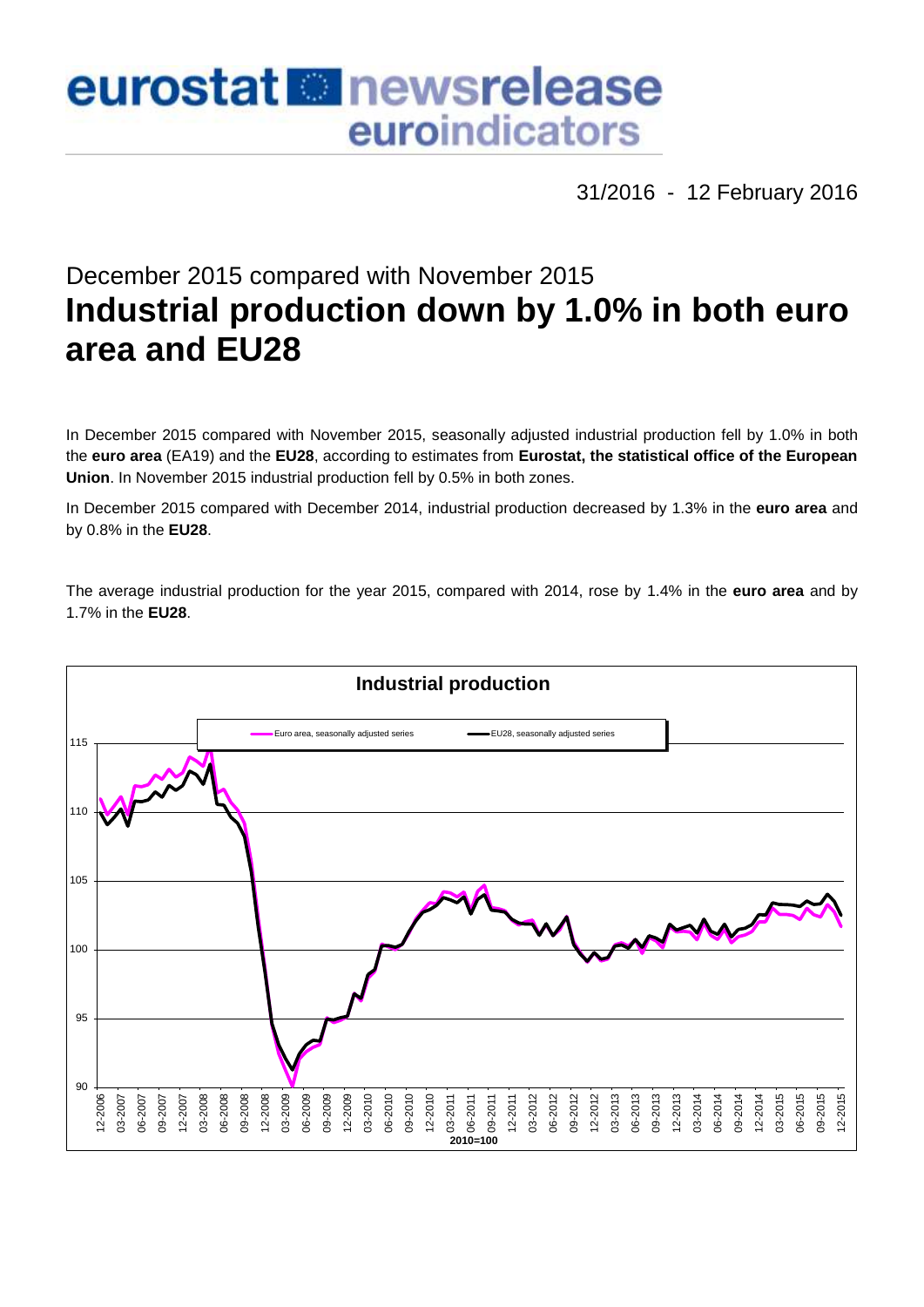# **Monthly comparison by main industrial grouping and by Member State**

The decrease of 1.0% in industrial production in the **euro area** in December 2015, compared with November 2015, is due to production of energy falling by 2.4%, capital goods by 1.9% and both intermediate goods and non-durable consumer goods by 0.3%, while production of durable consumer goods rose by 1.4%.

In the **EU28**, the decrease of 1.0% is due to production of energy falling by 2.8%, capital goods by 1.6% and intermediate goods by 0.4%, while production of non-durable consumer goods rose by 0.1% and durable consumer goods by 1.5%.

Among Member States for which data are available, the largest decreases in industrial production were registered in **Ireland** (-4.3%), **Lithuania** and **Sweden** (both -3.3%), and the highest increases in **Denmark** (+2.9%), the **Netherlands** (+1.5%) and **Greece** (+1.4%).

### **Annual comparison by main industrial grouping and by Member State**

The decrease of 1.3% in industrial production in the **euro area** in December 2015, compared with December 2014, is due to production of energy falling by 7.3% and capital goods by 2.6%, while production of intermediate goods rose by 0.4%, durable consumer goods by 0.8% and non-durable consumer goods by 1.4%.

In the **EU28**, the decrease of 0.8% is due to production of energy falling by 5.7% and capital goods by 1.4%, while production of intermediate goods rose by 0.1%, non-durable consumer goods by 1.4% and durable consumer goods by 1.5%.

Among Member States for which data are available, the largest decreases in industrial production were registered in the **Netherlands** (-9.4%), **Estonia** (-8.8%) and **Germany** (-2.3%), and the highest increases in **Ireland**  (+18.5%), **Hungary** (+6.9%) and **Malta** (+5.7%).

#### Geographical information

The **euro area** (EA19) includes Belgium, Germany, Estonia, Ireland, Greece, Spain, France, Italy, Cyprus, Latvia, Lithuania, Luxembourg, Malta, the Netherlands, Austria, Portugal, Slovenia, Slovakia and Finland.

The **European Union** (EU28) includes Belgium, Bulgaria, the Czech Republic, Denmark, Germany, Estonia, Ireland, Greece, Spain, France, Croatia, Italy, Cyprus, Latvia, Lithuania, Luxembourg, Hungary, Malta, the Netherlands, Austria, Poland, Portugal, Romania, Slovenia, Slovakia, Finland, Sweden and the United Kingdom.

#### Methods and definitions

The **index of industrial production** measures the evolution of the volume of production for industry excluding construction, based on data adjusted for calendar and seasonal effects.

**Seasonally adjusted** euro area and EU series are calculated by aggregating the seasonally adjusted national data. Eurostat carries out the seasonal adjustment of the data for those countries that do not adjust their data for seasonal effects.

Total industry covers [NACE rev.2](http://ec.europa.eu/eurostat/ramon/nomenclatures/index.cfm?TargetUrl=LST_NOM_DTL&StrNom=NACE_REV2&StrLanguageCode=EN&IntPcKey=&StrLayoutCode=HIERARCHIC) sections B to D. Missing observations from Member States for recent months are estimated for the calculation of the euro area and the EU aggregates.

#### Revisions and timetable

Compared with data issued in the News Release [6/2016](http://ec.europa.eu/eurostat/documents/2995521/7130748/4-13012016-AP-EN.pdf/80408ccf-9cea-4a6f-acda-2bd46989b509) of 13 January 2016, the monthly percentage changes for November 2015 have been revised from -0.7% to -0.5% in the euro area and from -0.6% to -0.5% in the EU28. The annual percentage changes have been revised from +1.1% to +1.4% in the euro area and from +1.4% to +1.6% in the EU28.

#### For more information

Eurostat's [database section](http://ec.europa.eu/eurostat/web/short-term-business-statistics/data/database) on short-term business statistics Eurostat's [Statistics Explained article](http://ec.europa.eu/eurostat/statistics-explained/index.php/Industrial_production_(volume)_index_overview) on the industrial production index Th[e weights of the Member States](https://circabc.europa.eu/w/browse/5e6d1e48-056c-4c6a-8278-3ab138bcf575) in the EU and euro area aggregates (See file EU-28\_EA-19\_NEWS\_RELEASE\_WEIGHTINGS\_2010) Eurostat's €-indicators [release calendar](http://ec.europa.eu/eurostat/news/release-calendar)

#### Issued by: **Eurostat Press Office**

**Tim ALLEN Tel: +352-4301-33 444 [eurostat-pressoffice@ec.europa.eu](mailto:eurostat-pressoffice@ec.europa.eu)** For further information on data:

**Marko CIP Tel: +352-4301-34 858 [marko.cip@ec.europa.eu](mailto:marko.cip@ec.europa.eu)**

[@EU\\_Eurostat](http://twitter.com/EU_Eurostat)

**Example C.europa.eu/eurostat/** 

**Media requests**: Eurostat media support / Tel: +352-4301-33 408 / [eurostat-mediasupport@ec.europa.eu](mailto:eurostat-mediasupport@ec.europa.eu)

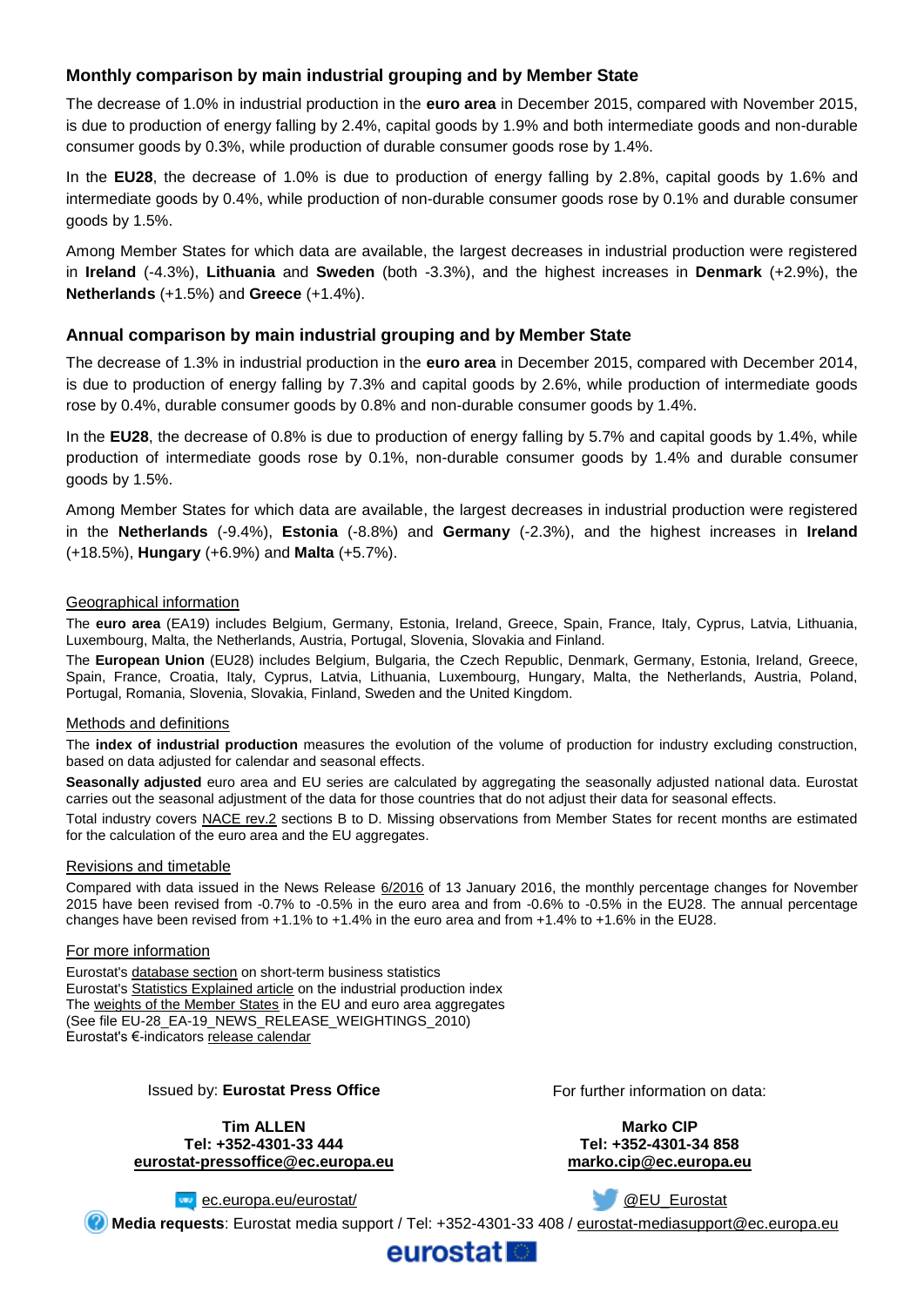# **Industrial production**

% change compared with previous month\*

|                            | <b>Jul-15</b> | <b>Aug-15</b> | Sep-15 | <b>Oct-15</b> | <b>Nov-15</b> | <b>Dec-15</b> |  |
|----------------------------|---------------|---------------|--------|---------------|---------------|---------------|--|
| <b>EA19</b>                |               |               |        |               |               |               |  |
| Total industry             | 0.8           | $-0.5$        | $-0.2$ | 0.9           | $-0.5$        | $-1.0$        |  |
| Intermediate goods         | $-0.3$        | 0.4           | 0.0    | 0.1           | 0.7           | $-0.3$        |  |
| Energy                     | 1.9           | $-3.6$        | 1.7    | 1.8           | $-4.3$        | $-2.4$        |  |
| Capital goods              | 1.7           | $-0.9$        | $-0.3$ | 1.4           | $-1.5$        | $-1.9$        |  |
| Durable consumer goods     | 0.8           | 1.8           | $-2.8$ | 1.7           | $-1.0$        | 1.4           |  |
| Non-durable consumer goods | 1.4           | 0.1           | $-1.2$ | 0.5           | 0.3           | $-0.3$        |  |
| <b>EU28</b>                |               |               |        |               |               |               |  |
| <b>Total industry</b>      | 0.4           | $-0.3$        | 0.0    | 0.7           | $-0.5$        | $-1.0$        |  |
| Intermediate goods         | $-0.5$        | 0.1           | 0.2    | 0.2           | 0.5           | $-0.4$        |  |
| Energy                     | 1.2           | $-1.7$        | 0.3    | 1.6           | $-3.7$        | $-2.8$        |  |
| Capital goods              | 0.7           | $-0.3$        | 0.2    | 0.8           | $-1.0$        | $-1.6$        |  |
| Durable consumer goods     | 0.0           | 0.9           | $-1.7$ | 1.0           | $-0.3$        | 1.5           |  |
| Non-durable consumer goods | 1.3           | 0.1           | $-0.7$ | 0.2           | 0.0           | 0.1           |  |

The source dataset is available [here.](http://appsso.eurostat.ec.europa.eu/nui/show.do?query=BOOKMARK_DS-069601_QID_-3D4B1659_UID_-3F171EB0&layout=TIME,C,X,0;GEO,L,Y,0;NACE_R2,L,Y,1;INDIC_BT,L,Z,0;S_ADJ,L,Z,1;UNIT,L,Z,2;INDICATORS,C,Z,3;&zSelection=DS-069601INDIC_BT,PROD;DS-069601UNIT,PCH_PRE;DS-069601INDICATORS,OBS_FLAG;DS-069601S_ADJ,SWDA;&rankName1=UNIT_1_2_-1_2&rankName2=INDIC-BT_1_2_-1_2&rankName3=INDICATORS_1_2_-1_2&rankName4=S-ADJ_1_2_-1_2&rankName5=TIME_1_0_0_0&rankName6=GEO_1_0_0_1&rankName7=NACE-R2_1_0_1_1&sortR=ASC_-1_FIRST&sortC=ASC_-1_FIRST&rStp=&cStp=&rDCh=&cDCh=&rDM=true&cDM=true&footnes=false&empty=false&wai=false&time_mode=ROLLING&time_most_recent=true&lang=EN&cfo=%23%23%23%2C%23%23%23.%23%23%23)

| Total industry        | <b>Jul-15</b> | <b>Aug-15</b> | <b>Sep-15</b> | <b>Oct-15</b> | <b>Nov-15</b> | <b>Dec-15</b> |
|-----------------------|---------------|---------------|---------------|---------------|---------------|---------------|
| <b>EA19</b>           | 0.8           | $-0.5$        | $-0.2$        | 0.9           | $-0.5$        | $-1.0$        |
| <b>EU28</b>           | 0.4           | $-0.3$        | 0.0           | 0.7           | $-0.5$        | $-1.0$        |
| <b>Belgium</b>        | 2.0           | 0.0           | 0.0           | 0.9           | 1.3           |               |
| <b>Bulgaria</b>       | $-0.8$        | $-0.2$        | $-0.8$        | 0.3           | 1.2           | 0.5           |
| <b>Czech Republic</b> | 1.2           | $-4.0$        | 2.4           | 1.3           | $-1.3$        | $-2.6$        |
| <b>Denmark</b>        | $-5.1$        | 3.4           | $-1.8$        | $-2.8$        | $-1.6$        | 2.9           |
| Germany               | 1.1           | $-0.8$        | $-1.0$        | 0.6           | $-0.4$        | $-1.3$        |
| <b>Estonia</b>        | $-0.3$        | 0.3           | 0.2           | 0.6           | $-2.7$        | $-2.9$        |
| Ireland               | 8.9           | 0.1           | $-1.7$        | 3.6           | $-0.8$        | $-4.3$        |
| <b>Greece</b>         | 4.0           | 3.5           | $-1.6$        | $-1.2$        | 3.5           | 1.4           |
| <b>Spain</b>          | 0.6           | $-1.3$        | 1.4           | 0.3           | 0.1           | $-0.2$        |
| France                | $-1.1$        | 2.0           | 0.1           | 0.6           | $-0.9$        | $-1.7$        |
| Croatia               | 3.2           | $-3.7$        | 5.5           | 0.9           | $-0.8$        | $-1.2$        |
| <b>Italy</b>          | 1.1           | $-0.6$        | 0.1           | 0.5           | $-0.5$        | $-0.7$        |
| <b>Cyprus</b>         | 1.8           | 1.1           | $-0.8$        | $-1.1$        | 1.5           |               |
| Latvia                | 1.3           | $-1.3$        | $-0.7$        | $-0.2$        | 0.2           | $-1.2$        |
| Lithuania             | 0.7           | $-3.4$        | $-1.5$        | 10.7          | $-2.0$        | $-3.3$        |
| Luxembourg            | $-2.3$        | 4.1           | $-3.0$        | 2.0           | 3.3           |               |
| <b>Hungary</b>        | $-0.6$        | $-1.8$        | 3.0           | 1.6           | $-1.4$        | $-0.7$        |
| Malta                 | $-1.5$        | $-1.0$        | $-0.1$        | 1.8           | $-3.2$        | 0.5           |
| <b>Netherlands</b>    | $-3.2$        | $-3.3$        | 3.5           | 4.0           | $-2.8$        | 1.5           |
| <b>Austria</b>        | 1.4           | $-1.5$        | $-0.4$        | 2.2           | $-1.0$        |               |
| Poland                | $-0.2$        | $-1.2$        | 1.7           | 0.8           | 0.8           | 0.7           |
| Portugal              | 2.1           | $-2.0$        | $-1.0$        | 4.0           | $-4.6$        | 0.2           |
| Romania               | 0.2           | $-0.5$        | 1.1           | $-0.3$        | $-0.1$        | $-0.3$        |
| Slovenia              | 0.9           | $-0.4$        | 0.4           | $-0.3$        | 0.3           | $-1.3$        |
| Slovakia              | 1.3           | $-1.5$        | 2.1           | $-0.6$        | 1.9           |               |
| Finland               | $-0.9$        | $-0.1$        | 1.3           | $-1.0$        | $-0.5$        |               |
| <b>Sweden</b>         | $-2.8$        | 3.7           | 0.5           | $-0.6$        | 0.2           | $-3.3$        |
| <b>United Kingdom</b> | $-0.4$        | 0.8           | 0.0           | 0.1           | $-0.8$        | $-1.1$        |
| Norway                | $-0.6$        | 0.8           | 1.2           | $-3.4$        | $-0.7$        | $-0.9$        |

\* Calendar and seasonally adjusted

: Data not available

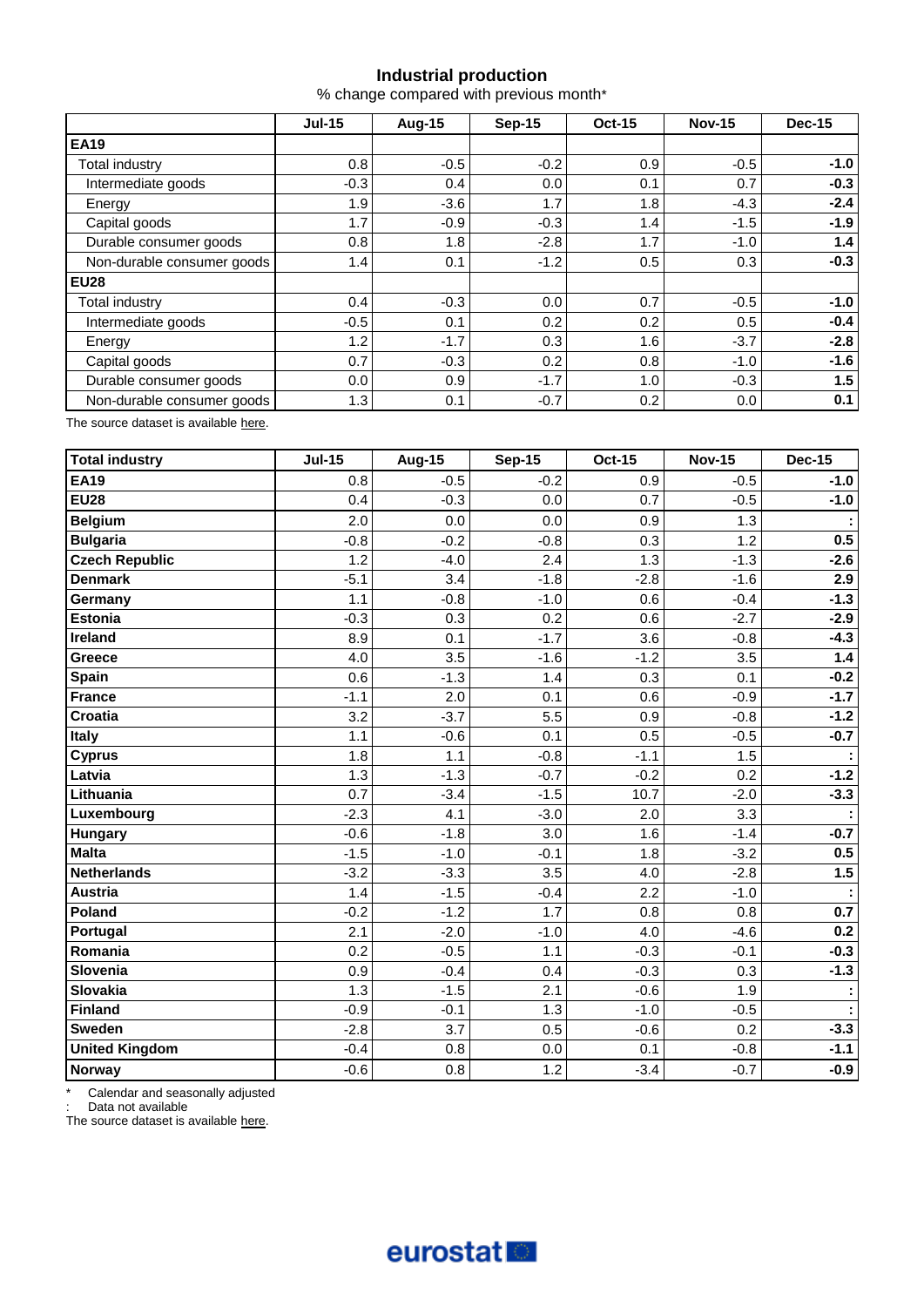# **Industrial production**

% change compared with same month of the previous year\*

|                            | <b>Jul-15</b> | Aug-15  | <b>Sep-15</b> | <b>Oct-15</b> | <b>Nov-15</b> | <b>Dec-15</b> |  |
|----------------------------|---------------|---------|---------------|---------------|---------------|---------------|--|
| <b>EA19</b>                |               |         |               |               |               |               |  |
| <b>Total industry</b>      | 1.8           | 2.3     | 1.4           | 2.1           | 1.4           | $-1.3$        |  |
| Intermediate goods         | 0.1           | 1.2     | 1.4           | 1.5           | 2.2           | 0.4           |  |
| Energy                     | 3.8           | $-2.3$  | $-1.4$        | 1.1           | $-2.7$        | $-7.3$        |  |
| Capital goods              | 1.9           | 4.1     | 2.0           | 3.6           | 1.7           | $-2.6$        |  |
| Durable consumer goods     | 1.4           | 6.5     | 2.1           | 4.0           | 1.8           | 0.8           |  |
| Non-durable consumer goods | 3.3           | 3.0     | 1.9           | 0.8           | 1.5           | 1.4           |  |
| <b>EU28</b>                |               |         |               |               |               |               |  |
| Total industry             | 1.9           | 2.5     | 1.8           | 2.5           | 1.6           | $-0.8$        |  |
| Intermediate goods         | 0.5           | 1.1     | 1.2           | 1.7           | 2.0           | 0.1           |  |
| Energy                     | 4.2           | 0.9     | 0.1           | 2.0           | $-1.0$        | $-5.7$        |  |
| Capital goods              | 1.4           | 3.9     | 2.7           | 3.9           | 2.4           | $-1.4$        |  |
| Durable consumer goods     | 1.9           | 4.5     | 1.9           | 3.1           | 1.6           | 1.5           |  |
| Non-durable consumer goods | 2.8           | $2.4\,$ | 1.7           | 0.9           | 1.0           | 1.4           |  |

The source dataset is available [here.](http://appsso.eurostat.ec.europa.eu/nui/show.do?query=BOOKMARK_DS-069601_QID_1E707F69_UID_-3F171EB0&layout=TIME,C,X,0;GEO,L,Y,0;NACE_R2,L,Y,1;INDIC_BT,L,Z,0;S_ADJ,L,Z,1;UNIT,L,Z,2;INDICATORS,C,Z,3;&zSelection=DS-069601INDIC_BT,PROD;DS-069601UNIT,PCH_SM;DS-069601INDICATORS,OBS_FLAG;DS-069601S_ADJ,WDA;&rankName1=UNIT_1_2_-1_2&rankName2=INDIC-BT_1_2_-1_2&rankName3=INDICATORS_1_2_-1_2&rankName4=S-ADJ_1_2_-1_2&rankName5=TIME_1_0_0_0&rankName6=GEO_1_0_0_1&rankName7=NACE-R2_1_0_1_1&sortR=ASC_-1_FIRST&sortC=ASC_-1_FIRST&rStp=&cStp=&rDCh=&cDCh=&rDM=true&cDM=true&footnes=false&empty=false&wai=false&time_mode=ROLLING&time_most_recent=true&lang=EN&cfo=%23%23%23%2C%23%23%23.%23%23%23)

| <b>Total industry</b> | <b>Jul-15</b> | <b>Aug-15</b> | <b>Sep-15</b> | <b>Oct-15</b> | <b>Nov-15</b> | <b>Dec-15</b> |
|-----------------------|---------------|---------------|---------------|---------------|---------------|---------------|
| <b>EA19</b>           | 1.8           | 2.3           | 1.4           | 2.1           | 1.4           | $-1.3$        |
| <b>EU28</b>           | 1.9           | 2.5           | 1.8           | 2.5           | 1.6           | $-0.8$        |
| <b>Belgium</b>        | 0.6           | 1.6           | $-1.2$        | 1.2           | 1.4           |               |
| <b>Bulgaria</b>       | 3.4           | 4.3           | 0.8           | 1.2           | 2.3           | 1.6           |
| <b>Czech Republic</b> | 7.4           | 7.0           | 3.5           | 6.4           | 3.2           | $-1.7$        |
| <b>Denmark</b>        | 1.4           | 2.7           | 2.0           | $-1.6$        | $-3.3$        | $-1.2$        |
| Germany               | 1.1           | 3.3           | 0.5           | 0.4           | 0.2           | $-2.3$        |
| <b>Estonia</b>        | $-5.8$        | $-2.9$        | $-3.9$        | $-2.5$        | $-6.2$        | $-8.8$        |
| Ireland               | 23.9          | 18.3          | 18.6          | 13.8          | 12.7          | 18.5          |
| Greece                | $-1.6$        | 4.3           | 2.9           | $-1.9$        | 2.0           | 5.4           |
| Spain                 | 5.6           | 2.3           | 4.2           | 4.9           | 4.8           | 3.9           |
| <b>France</b>         | $-1.4$        | 1.9           | 1.1           | 3.6           | 3.1           | $-0.8$        |
| <b>Croatia</b>        | 3.9           | 2.7           | 5.5           | 6.4           | 2.7           | 0.9           |
| Italy                 | 2.8           | 1.0           | 1.8           | 3.0           | 1.1           | $-1.0$        |
| <b>Cyprus</b>         | 3.7           | 3.4           | 5.1           | 2.6           | 6.4           |               |
| Latvia                | 5.4           | 4.0           | 2.0           | 1.9           | 4.5           | 2.6           |
| Lithuania             | 6.6           | 5.5           | $-0.1$        | 6.7           | 5.7           | 3.5           |
| Luxembourg            | $-4.0$        | 3.8           | $-2.5$        | 1.7           | 4.9           |               |
| Hungary               | 3.6           | 6.2           | 7.9           | 12.7          | 7.1           | 6.9           |
| <b>Malta</b>          | 9.1           | 8.4           | 4.7           | 6.3           | 1.8           | 5.7           |
| <b>Netherlands</b>    | $-6.3$        | $-10.0$       | $-5.8$        | $-2.4$        | $-7.5$        | $-9.4$        |
| <b>Austria</b>        | 4.1           | 3.0           | 1.3           | 4.1           | 3.8           |               |
| Poland                | 3.9           | 3.1           | 4.1           | 4.8           | 5.5           | 4.4           |
| Portugal              | 3.2           | 0.1           | 3.7           | 4.7           | 0.0           | 1.5           |
| Romania               | 3.7           | 3.1           | 3.9           | 2.5           | 2.5           | 1.6           |
| Slovenia              | 3.1           | 5.1           | 6.0           | 3.3           | 4.1           | 1.8           |
| <b>Slovakia</b>       | 11.9          | 0.5           | 7.2           | 4.2           | 11.9          |               |
| <b>Finland</b>        | $-1.3$        | $-1.4$        | 1.4           | $-1.1$        | $-1.7$        |               |
| Sweden                | 0.4           | 5.5           | 7.0           | 4.9           | 5.8           | $-0.3$        |
| <b>United Kingdom</b> | 0.7           | 1.8           | 1.1           | 2.3           | 0.6           | $-0.4$        |
| Norway                | 2.9           | 3.1           | 2.0           | $-3.0$        | $-1.7$        | $-2.1$        |

\* Calendar adjusted

: Data not available

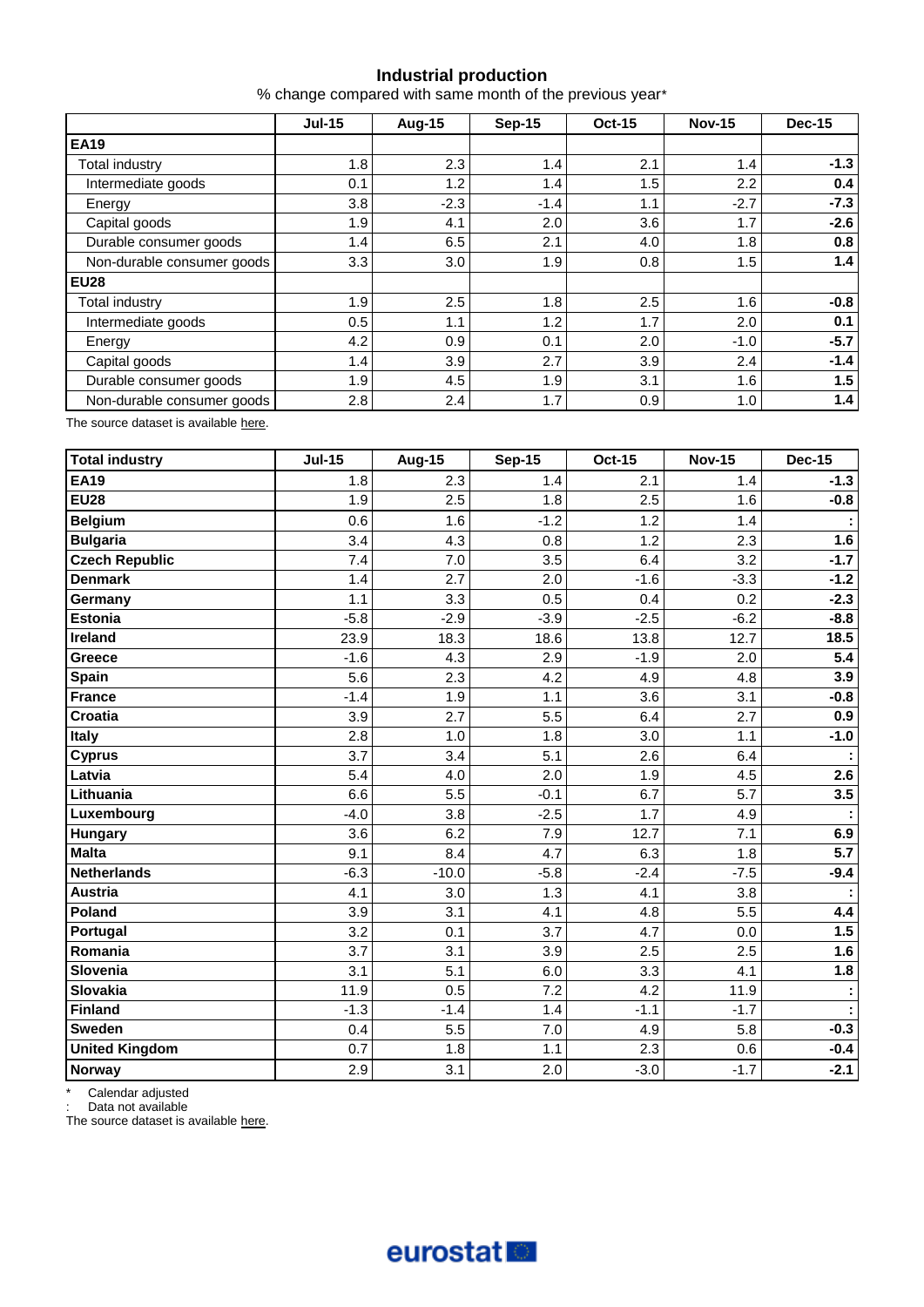# **Production indices for total industry, calendar and seasonally adjusted**

(base year 2010)

|                       | 12/14 | 01/15 | 02/15 | 03/15 | 04/15 | 05/15 | 06/15 | 07/15 | 08/15 | 09/15 | 10/15 | 11/15 | 12/15 |
|-----------------------|-------|-------|-------|-------|-------|-------|-------|-------|-------|-------|-------|-------|-------|
| <b>EA19</b>           | 102.0 | 102.0 | 103.0 | 102.5 | 102.5 | 102.5 | 102.2 | 103.0 | 102.5 | 102.4 | 103.3 | 102.7 | 101.7 |
| <b>EU28</b>           | 102.5 | 102.5 | 103.4 | 103.3 | 103.3 | 103.2 | 103.1 | 103.5 | 103.3 | 103.3 | 104.0 | 103.5 | 102.5 |
| <b>Belgium</b>        | 102.7 | 104.3 | 101.0 | 104.2 | 103.3 | 103.6 | 101.4 | 103.4 | 103.4 | 103.4 | 104.3 | 105.7 |       |
| <b>Bulgaria</b>       | 109.6 | 111.4 | 110.6 | 109.1 | 109.5 | 110.2 | 110.9 | 110.0 | 109.8 | 109.0 | 109.3 | 110.6 | 111.2 |
| <b>Czech Republic</b> | 114.4 | 114.1 | 115.1 | 114.8 | 115.5 | 115.1 | 116.1 | 117.5 | 112.9 | 115.6 | 117.1 | 115.6 | 112.6 |
| <b>Denmark</b>        | 104.4 | 102.6 | 102.6 | 106.9 | 105.9 | 103.3 | 108.8 | 103.3 | 106.8 | 104.9 | 102.0 | 100.4 | 103.3 |
| Germany               | 109.4 | 109.0 | 109.1 | 108.6 | 109.2 | 109.7 | 108.9 | 110.1 | 109.2 | 108.1 | 108.7 | 108.3 | 106.9 |
| <b>Estonia</b>        | 131.4 | 127.6 | 128.8 | 127.7 | 129.0 | 127.5 | 125.9 | 125.5 | 125.9 | 126.2 | 126.9 | 123.5 | 119.9 |
| Ireland               | 113.7 | 118.6 | 149.6 | 135.3 | 138.9 | 131.5 | 127.4 | 138.8 | 138.9 | 136.5 | 141.4 | 140.2 | 134.2 |
| Greece                | 86.8  | 87.0  | 89.6  | 90.0  | 88.3  | 83.4  | 83.2  | 86.5  | 89.6  | 88.1  | 87.1  | 90.1  | 91.4  |
| Spain                 | 91.7  | 91.8  | 92.5  | 93.6  | 93.4  | 93.8  | 94.5  | 95.1  | 93.8  | 95.2  | 95.5  | 95.6  | 95.4  |
| <b>France</b>         | 98.9  | 99.0  | 99.4  | 99.4  | 98.5  | 98.8  | 99.0  | 98.0  | 99.9  | 100.0 | 100.6 | 99.7  | 98.1  |
| Croatia               | 95.3  | 91.4  | 94.5  | 96.8  | 93.0  | 95.4  | 92.8  | 95.8  | 92.3  | 97.4  | 98.3  | 97.5  | 96.3  |
| <b>Italy</b>          | 91.8  | 90.9  | 91.6  | 92.0  | 91.7  | 92.4  | 91.5  | 92.5  | 91.9  | 92.0  | 92.5  | 92.0  | 91.4  |
| <b>Cyprus</b>         | 70.9  | 71.1  | 72.4  | 72.6  | 74.1  | 74.6  | 72.9  | 74.2  | 75.0  | 74.4  | 73.6  | 74.7  |       |
| Latvia                | 112.5 | 109.3 | 110.2 | 121.9 | 122.1 | 119.5 | 118.0 | 119.5 | 117.9 | 117.1 | 116.8 | 117.0 | 115.6 |
| Lithuania             | 116.1 | 111.8 | 118.8 | 114.3 | 118.2 | 120.5 | 121.1 | 121.9 | 117.7 | 115.9 | 128.3 | 125.7 | 121.6 |
| Luxembourg            | 103.0 | 98.1  | 100.6 | 100.7 | 99.0  | 97.4  | 98.8  | 96.5  | 100.4 | 97.4  | 99.4  | 102.7 |       |
| Hungary               | 113.9 | 118.8 | 117.7 | 120.6 | 120.7 | 120.5 | 121.8 | 121.1 | 118.9 | 122.5 | 124.5 | 122.7 | 121.9 |
| <b>Malta</b>          | 93.3  | 99.5  | 98.7  | 98.8  | 98.9  | 100.8 | 102.5 | 100.9 | 99.9  | 99.8  | 101.6 | 98.4  | 98.9  |
| <b>Netherlands</b>    | 96.7  | 98.7  | 99.3  | 94.9  | 93.7  | 89.0  | 92.7  | 89.7  | 86.7  | 89.7  | 93.3  | 90.7  | 92.1  |
| Austria               | 110.1 | 110.5 | 111.0 | 109.8 | 109.6 | 109.6 | 110.4 | 112.0 | 110.3 | 109.9 | 112.3 | 111.2 |       |
| Poland                | 117.8 | 118.2 | 119.4 | 120.1 | 117.7 | 118.8 | 119.3 | 119.1 | 117.7 | 119.7 | 120.7 | 121.7 | 122.6 |
| Portugal              | 93.8  | 95.3  | 94.4  | 94.9  | 97.2  | 98.7  | 97.1  | 99.1  | 97.1  | 96.1  | 99.9  | 95.3  | 95.5  |
| Romania               | 129.3 | 130.7 | 131.0 | 131.2 | 131.0 | 130.9 | 131.9 | 132.2 | 131.6 | 133.1 | 132.7 | 132.6 | 132.2 |
| Slovenia              | 102.2 | 104.7 | 105.0 | 105.2 | 105.1 | 106.1 | 105.3 | 106.3 | 105.9 | 106.3 | 106.0 | 106.3 | 104.9 |
| Slovakia              | 127.1 | 127.2 | 127.7 | 130.3 | 129.0 | 129.5 | 131.1 | 132.8 | 130.8 | 133.6 | 132.8 | 135.3 |       |
| Finland               | 93.7  | 92.5  | 92.6  | 92.9  | 93.0  | 92.4  | 93.7  | 92.9  | 92.8  | 94.0  | 93.1  | 92.6  |       |
| <b>Sweden</b>         | 95.4  | 93.0  | 94.2  | 94.8  | 97.6  | 97.6  | 97.3  | 94.6  | 98.1  | 98.6  | 98.0  | 98.2  | 95.0  |
| <b>United Kingdom</b> | 97.3  | 97.3  | 97.6  | 98.2  | 98.3  | 98.5  | 98.3  | 97.9  | 98.8  | 98.7  | 98.8  | 98.1  | 96.9  |
| <b>Norway</b>         | 98.3  | 95.3  | 97.8  | 99.1  | 93.4  | 96.0  | 99.3  | 98.7  | 99.5  | 100.7 | 97.3  | 96.6  | 95.7  |

: Data not available